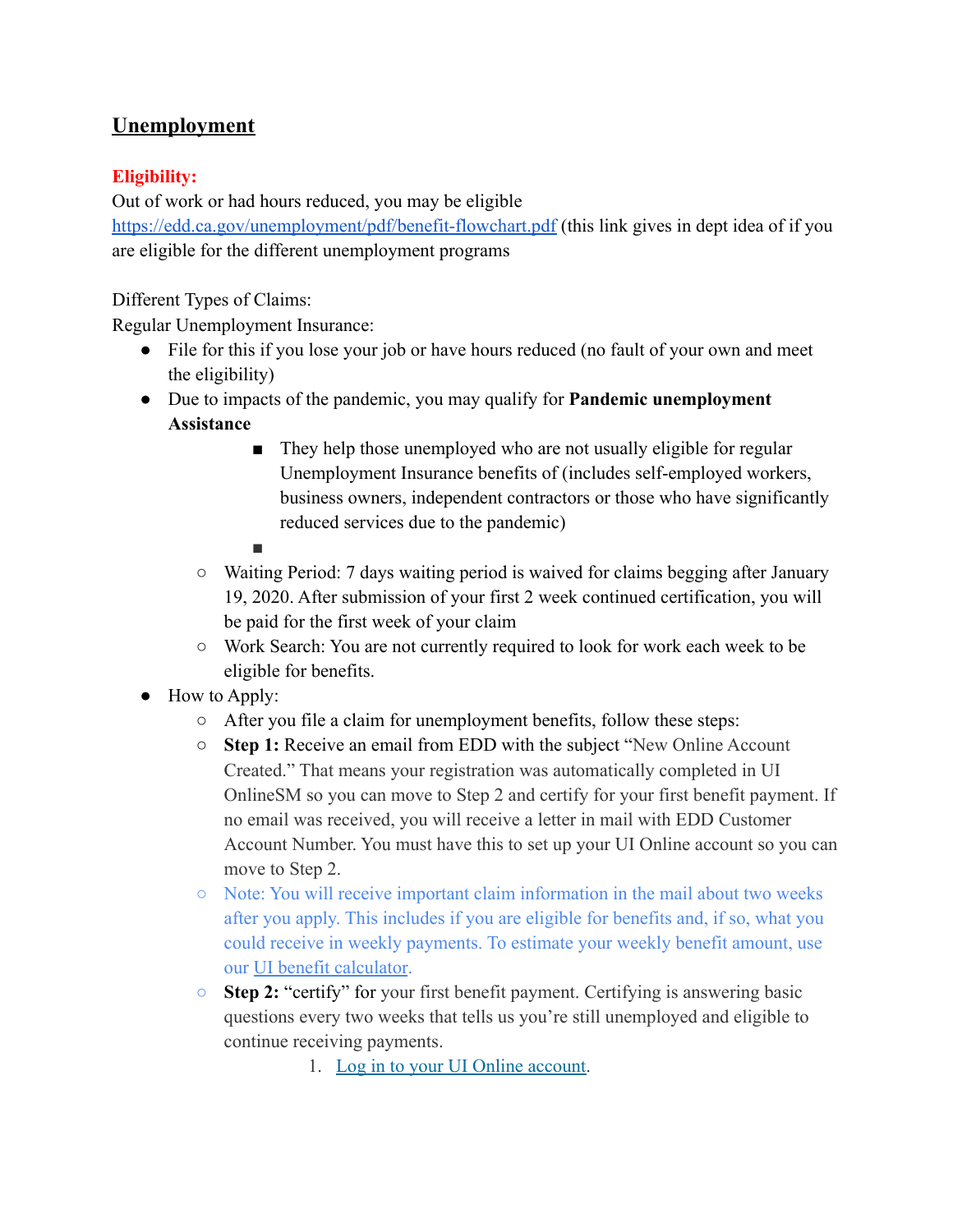- 2. If prompted, enter your EDD Customer Account Number you received in the mail to complete registration in UI Online.
- 3. Follow instructions to certify for your benefits

Note: If you returned to work part-time or earned money, you must report that income when you certify.

- Regular Unemployment Insurance: If you return to work, report your gross (total) earnings for the week you worked, not when you were paid.
- Pandemic Unemployment Assistance: If you received 1099 wages, report your gross (total) earnings in the week you received payment, no matter when you worked. If you worked or performed a self-employment service, but you were not paid, do not report any income that week
	- If you received W2 wages, report your income for the weeks you worked, not when you were paid.
- **Step 3:** [Log in to your UI Online account](https://portal.edd.ca.gov/WebApp/Login?resource_url=https%3A%2F%2Fportal.edd.ca.gov%2FWebApp%2FHome) to check for updates. This includes your benefit payments and when it's time to certify for your next two weeks of benefits.

# **PG & E CARE ([California](https://www.pge.com/en_US/residential/save-energy-money/help-paying-your-bill/longer-term-assistance/care/care.page?WT.mc_id=Vanity_carefera) Alternate Rates for Energy Program)**

**Eligibility:**

- 1-2 people living in household: Annual income under \$34,480
- 3 people living in household: Annual income under \$43440
- 4 people living in household: Annual income under \$52400
- 5 people living in household: Annual income under \$61360
- 6 people living in household: Annual income under \$70320
- 7 people living in household: Annual income under \$79280
- 8 people living in household: Annual income under \$88240
- 9 people living in household: Annual income under \$97200
- 10 people living in household: Annual income under \$106160
- $\bullet$  10+ people living in household: Annual income under \$106160 + \$8960 (for each additional person)

# **How to Apply:**

- **● For Single Family Applications, Complete an Online or Mail In Application:**
	- **○ Online:**
		- English: [https://m.pge.com/?\\_ga=2.95245020.1550643130.1617062865-40](https://m.pge.com/?_ga=2.95245020.1550643130.1617062865-403906716.1617062865#carefera/enroll) [3906716.1617062865#carefera/enroll](https://m.pge.com/?_ga=2.95245020.1550643130.1617062865-403906716.1617062865#carefera/enroll)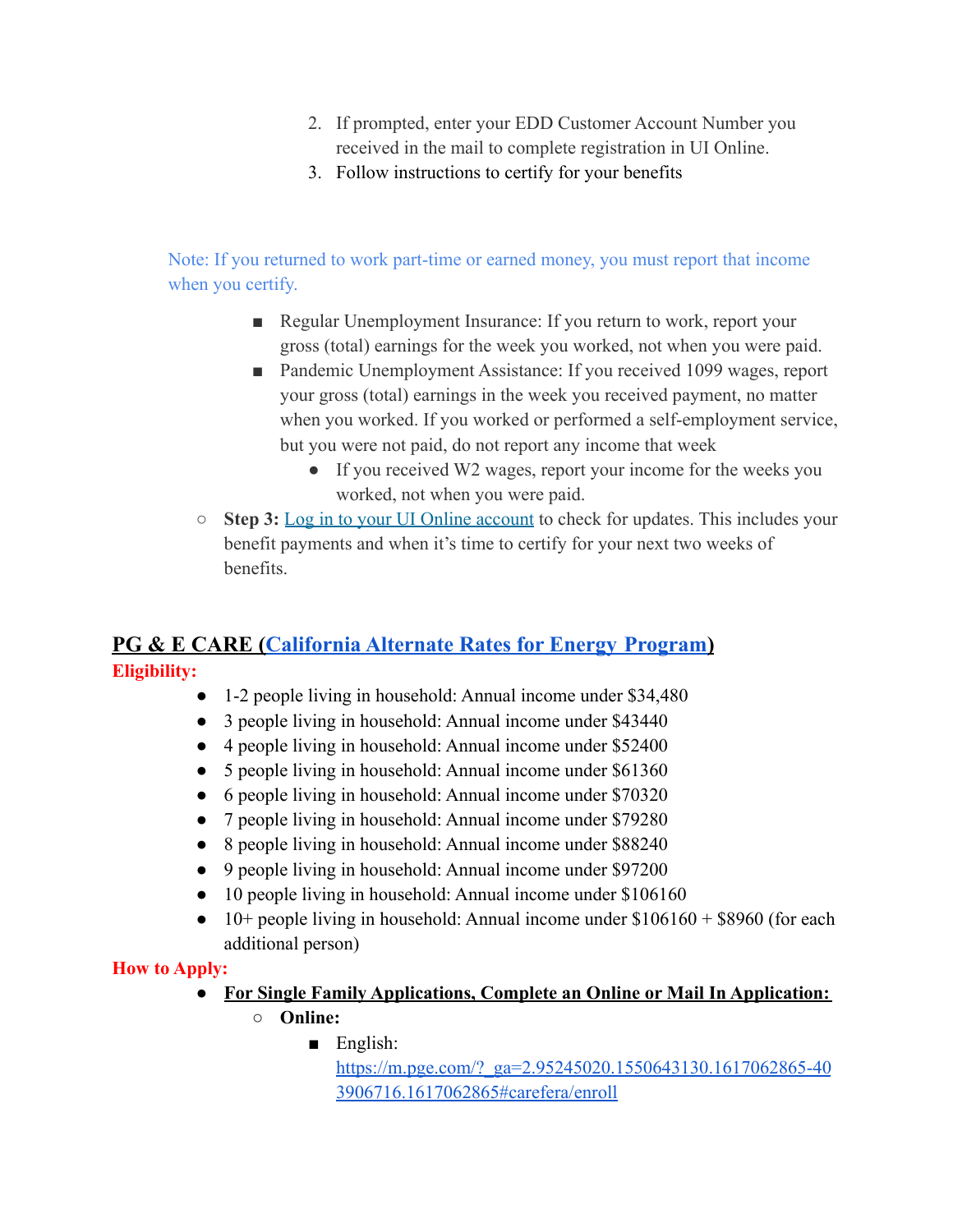■ Spanish:

[https://www.pge.com/en/myhome/saveenergymoney/financialassist](https://www.pge.com/en/myhome/saveenergymoney/financialassistance/care/enrollrecertify/espanol/index.page) [ance/care/enrollrecertify/espanol/index.page](https://www.pge.com/en/myhome/saveenergymoney/financialassistance/care/enrollrecertify/espanol/index.page)

- Chinese: [https://www.pge.com/en/myhome/saveenergymoney/financialassist](https://www.pge.com/en/myhome/saveenergymoney/financialassistance/care/enrollrecertify/chinese/index.page) [ance/care/enrollrecertify/chinese/index.page](https://www.pge.com/en/myhome/saveenergymoney/financialassistance/care/enrollrecertify/chinese/index.page)
- **○ Mail In:**
	- English:

[https://www.pge.com/pge\\_global/common/pdfs/save-energy-mone](https://www.pge.com/pge_global/common/pdfs/save-energy-money/help-paying-your-bill/care-fera-application-en.pdf) [y/help-paying-your-bill/care-fera-application-en.pdf](https://www.pge.com/pge_global/common/pdfs/save-energy-money/help-paying-your-bill/care-fera-application-en.pdf)

- Spanish: [https://www.pge.com/pge\\_global/common/pdfs/save-energy-mone](https://www.pge.com/pge_global/common/pdfs/save-energy-money/help-paying-your-bill/care-fera-application-es.pdf) [y/help-paying-your-bill/care-fera-application-es.pdf](https://www.pge.com/pge_global/common/pdfs/save-energy-money/help-paying-your-bill/care-fera-application-es.pdf)
- Chinese: [https://www.pge.com/pge\\_global/common/pdfs/save-energy-mone](https://www.pge.com/pge_global/common/pdfs/save-energy-money/help-paying-your-bill/care-fera-application-cn.pdf) [y/help-paying-your-bill/care-fera-application-cn.pdf](https://www.pge.com/pge_global/common/pdfs/save-energy-money/help-paying-your-bill/care-fera-application-cn.pdf)
- Vietnamese: [https://www.pge.com/pge\\_global/common/pdfs/save-energy-mone](https://www.pge.com/pge_global/common/pdfs/save-energy-money/help-paying-your-bill/care-fera-application-vt.pdf) [y/help-paying-your-bill/care-fera-application-vt.pdf](https://www.pge.com/pge_global/common/pdfs/save-energy-money/help-paying-your-bill/care-fera-application-vt.pdf)

# **● For Group Facility Applications:**

- Sub Metered Residential Facilities: [https://www.pge.com/en\\_US/residential/save-energy-money/help-paying](https://www.pge.com/en_US/residential/save-energy-money/help-paying-your-bill/longer-term-assistance/care/care-sub-metered-residential-facilities.page)[your-bill/longer-term-assistance/care/care-sub-metered-residential-facilitie](https://www.pge.com/en_US/residential/save-energy-money/help-paying-your-bill/longer-term-assistance/care/care-sub-metered-residential-facilities.page) [s.page](https://www.pge.com/en_US/residential/save-energy-money/help-paying-your-bill/longer-term-assistance/care/care-sub-metered-residential-facilities.page)
- Nonprofit Group Living Facilities: [https://www.pge.com/en\\_US/residential/save-energy-money/help-paying](https://www.pge.com/en_US/residential/save-energy-money/help-paying-your-bill/longer-term-assistance/care/care-for-qualified-nonprofit-group-living-facilities.page)[your-bill/longer-term-assistance/care/care-for-qualified-nonprofit-group-li](https://www.pge.com/en_US/residential/save-energy-money/help-paying-your-bill/longer-term-assistance/care/care-for-qualified-nonprofit-group-living-facilities.page) [ving-facilities.page](https://www.pge.com/en_US/residential/save-energy-money/help-paying-your-bill/longer-term-assistance/care/care-for-qualified-nonprofit-group-living-facilities.page)
- Agricultural Employee Housing Facilities: [https://www.pge.com/en\\_US/residential/save-energy-money/help-paying](https://www.pge.com/en_US/residential/save-energy-money/help-paying-your-bill/longer-term-assistance/care/care-for-agricultural-employee-housing-facilities.page)[your-bill/longer-term-assistance/care/care-for-agricultural-employee-housi](https://www.pge.com/en_US/residential/save-energy-money/help-paying-your-bill/longer-term-assistance/care/care-for-agricultural-employee-housing-facilities.page) [ng-facilities.page](https://www.pge.com/en_US/residential/save-energy-money/help-paying-your-bill/longer-term-assistance/care/care-for-agricultural-employee-housing-facilities.page)
- Migrant Farm Worker Housing Facilities: [https://www.pge.com/en\\_US/residential/save-energy-money/help-paying](https://www.pge.com/en_US/residential/save-energy-money/help-paying-your-bill/longer-term-assistance/care/care-for-migrant-farm-worker-housing-centers.page)[your-bill/longer-term-assistance/care/care-for-migrant-farm-worker-housin](https://www.pge.com/en_US/residential/save-energy-money/help-paying-your-bill/longer-term-assistance/care/care-for-migrant-farm-worker-housing-centers.page) [g-centers.page](https://www.pge.com/en_US/residential/save-energy-money/help-paying-your-bill/longer-term-assistance/care/care-for-migrant-farm-worker-housing-centers.page)

# **Required Documents:**

- PG & E Account (If applicable)
- Energy Statement
	- Account Number (Top right of statement)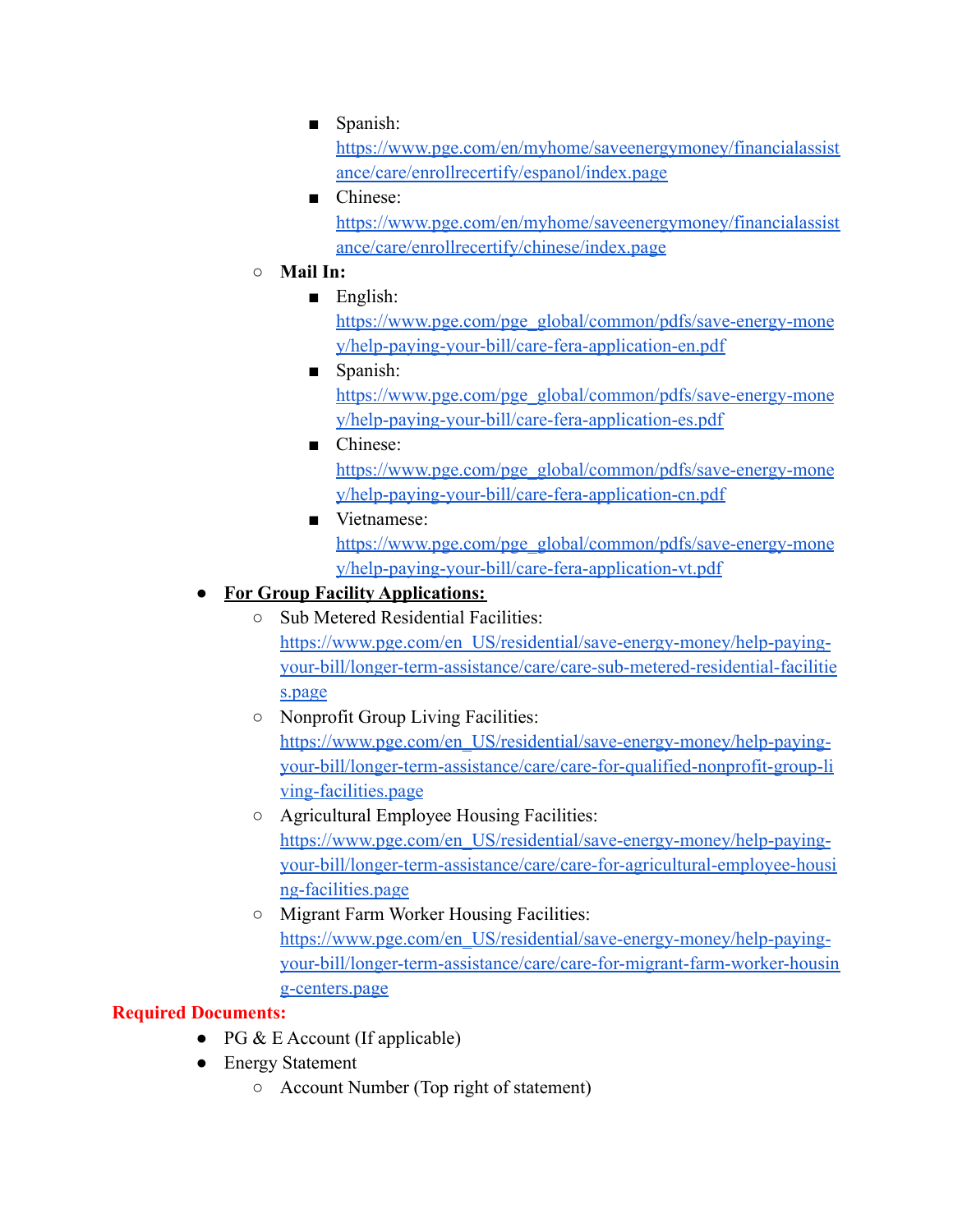- If no Account Number:
	- Last Name
	- Zip Code of PG & E Service
- Meter Number (Under Service Information below Due Date)
- Social Security Number

# **Home Energy Assistance Program, HEAP (Sacramento)**

## **Eligibility:**

- **● Residents of Sacramento, Sutter, Yuba Counties**
- **● PG & E and SMUD Customers, and anyone who heats home using wood, propane, or oil purchased from vendors**
- **● Have High Energy Burdens**
- **● Must have resident in home that is part of a vulnerable population**
	- Over the age of 60
	- Disable Persons
	- Children under 5
- **● Take Eligibility Questionnaire:**

**[http://www.communityresourceproject.org/Services/Energy-Programs/Eligib](http://www.communityresourceproject.org/Services/Energy-Programs/Eligibility-Application) [ility-Application](http://www.communityresourceproject.org/Services/Energy-Programs/Eligibility-Application)**

- 1 people living in household: Monthly income under \$2431.09
- 2 people living in household: Monthly Income under \$3179.11
- 3 people living in household: Monthly Income under \$3927.14
- 4 people living in household: Monthly Income under \$4675.17
- 5 people living in household: Monthly Income under \$5423.19
- 6 people living in household: Monthly Income under \$6171.22
- 7 people living in household: Monthly Income under \$6311.48
- 8 people living in household: Monthly Income under \$6451.73
- 9 people living in household: Monthly Income under \$6591.99
- 10 people living in household: Monthly Income under \$6732.24

## **How to Apply:**

## **● Call to Schedule Appointment or Download Application**

- **○ Call to schedule an appointment**
	- Sacramento County Residents: (916) 567-5200
		- M-F 8:30 am 12:00pm and 1:00 pm 3:00 pm
	- Sutter and Yuba County Residents: (530) 671-7590
		- M-F 8:00 am 12:00pm and 1:00 pm 3:00 pm
	- **○ Download the Application and Mail it in:**

**[http://www.communityresourceproject.org/Portals/0/assets/docs/HEA](http://www.communityresourceproject.org/Portals/0/assets/docs/HEAP%20Application%202021%20Rev%202-8-21%20PDF.pdf?ver=M5gZH_S_21ovWAF138ZfsQ%3d%3d) [P%20Application%202021%20Rev%202-8-21%20PDF.pdf?ver=M5g](http://www.communityresourceproject.org/Portals/0/assets/docs/HEAP%20Application%202021%20Rev%202-8-21%20PDF.pdf?ver=M5gZH_S_21ovWAF138ZfsQ%3d%3d) [ZH\\_S\\_21ovWAF138ZfsQ%3d%3d](http://www.communityresourceproject.org/Portals/0/assets/docs/HEAP%20Application%202021%20Rev%202-8-21%20PDF.pdf?ver=M5gZH_S_21ovWAF138ZfsQ%3d%3d)**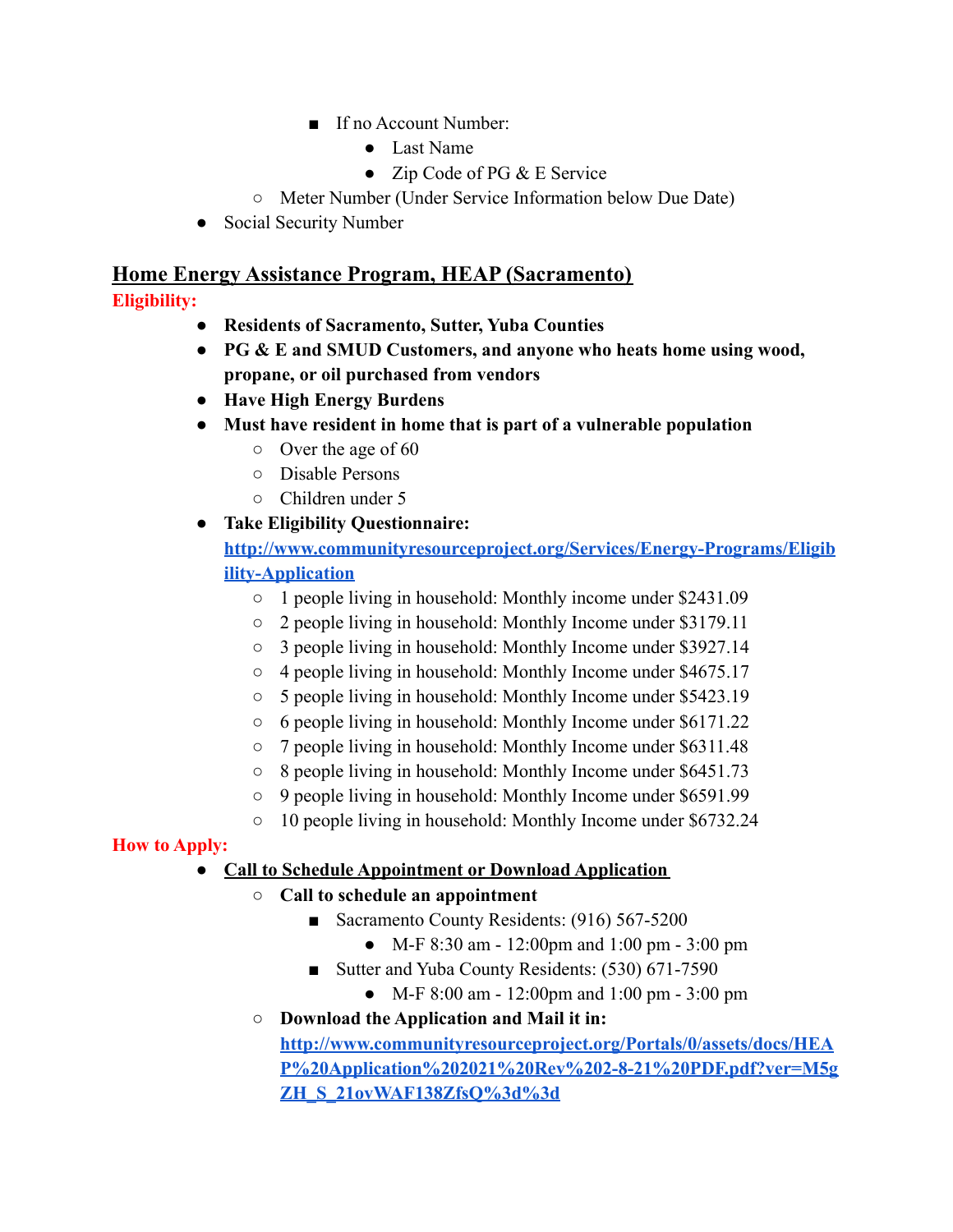- Sacramento County Residents Mail to: Community Resource Project, Inc. – HEAP, 250 Harris Avenue, Sacramento, CA 95838 or Fax to (916) 970-2147
- Sutter and Yuba County Residents Mail to: Community Resource Project, Inc. – HEAP 367 Burns Drive #2, Yuba City, CA 95991

## **Required Documents:**

- **● Documents of Source of Income for all applicable individuals within household for past 6 weeks**
- **● Copy of Current Utility Statement (From SMUD, PG&E, or Propane/Oil/Wood Bills from Vendor Purchase)**
- **● Social Security Card and State-Issued ID (For Adults)**
- **● Rental Agreement/Receipt or Mortgage statement**
	- If you receive Housing Choice Voucher (Section 8), HUD or low income Housing, you must provide a current statement showing the rent amount, utility allowance and reimbursement payment. You will find this information on your calculation summary page or HUD-50059 form when you do a yearly certification with these programs.

# **For Persons 60 years or older, or Disable Persons:** Complete This Application:

[http://www.communityresourceproject.org/Portals/0/assets/docs/HEAP%20Applic](http://www.communityresourceproject.org/Portals/0/assets/docs/HEAP%20Application%202021%20Rev%202-8-21%20PDF.pdf?ver=M5gZH_S_21ovWAF138ZfsQ%3d%3d) [ation%202021%20Rev%202-8-21%20PDF.pdf?ver=M5gZH\\_S\\_21ovWAF138Zfs](http://www.communityresourceproject.org/Portals/0/assets/docs/HEAP%20Application%202021%20Rev%202-8-21%20PDF.pdf?ver=M5gZH_S_21ovWAF138ZfsQ%3d%3d) [Q%3d%3d](http://www.communityresourceproject.org/Portals/0/assets/docs/HEAP%20Application%202021%20Rev%202-8-21%20PDF.pdf?ver=M5gZH_S_21ovWAF138ZfsQ%3d%3d)

# **CalWorks (Welfare)**

# **Eligibility:**

- **● Child/Children at Home and In need of immediate short-term assistance for expenses (Housing/Food/Utilities/Clothing/Medical Care) due to lack of cash**
	- **○ Families with children deprived of parental support or care from 1 parent (Due to absence, disability, or death)**
	- **○ Families with children with both parents home, but main earner is unemployed**
	- **○ Caretaker relatives of foster children**
- **● Parents must be:**
	- **Be a U.S. citizen or meet [residency requirements](https://ca.db101.org/glossary.htm#_q1377)**
	- **○ Live in California**
	- **○ Cannot be a convicted drug felon or fleeing felon**
	- **○ Caring for at least 1 child under 18 or 19 if child graduates High School before 19th birthday**
- **● Children Must be:**
	- **○ Lack 1 parental support due to unemployment, disability, absence, jail, or death**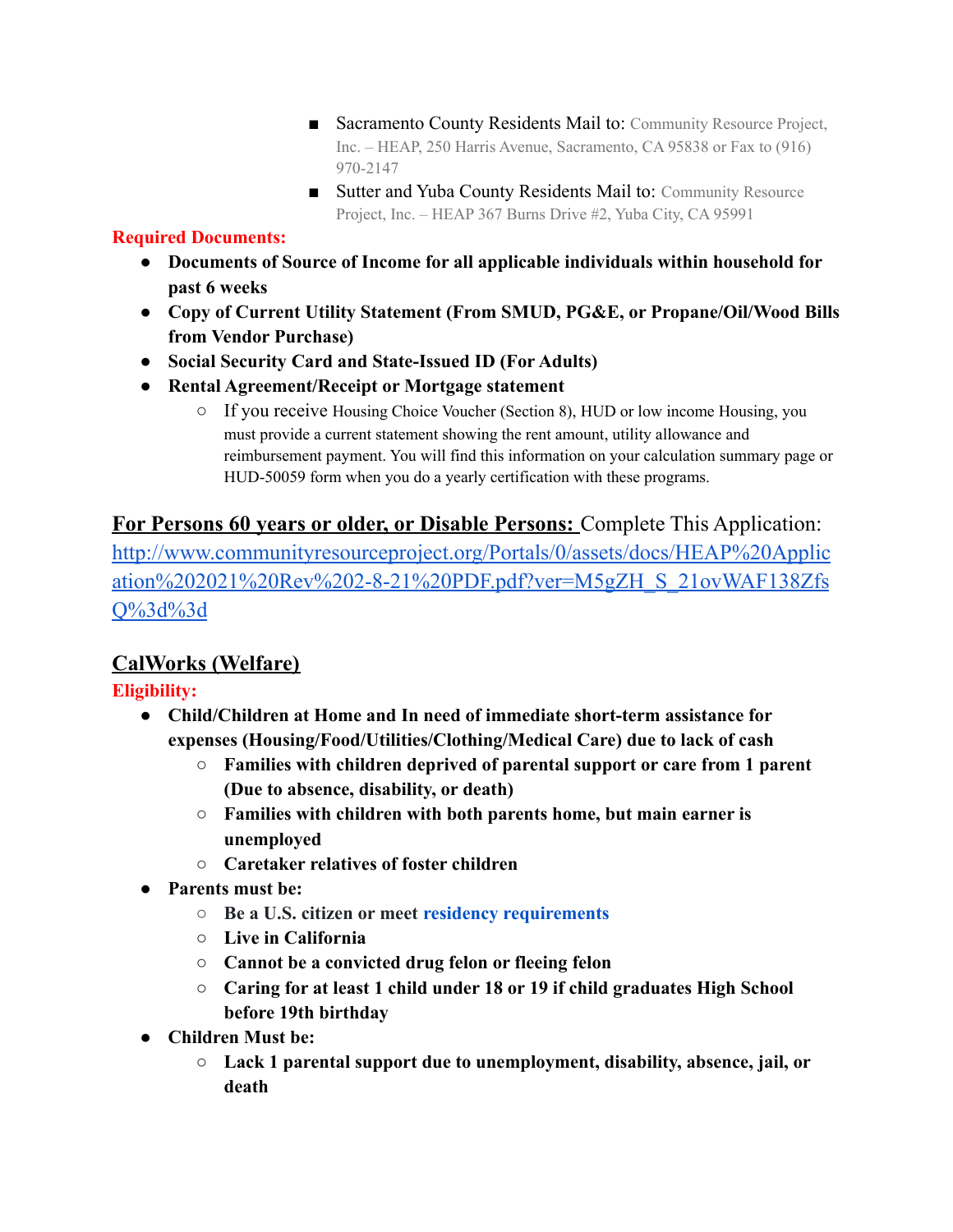- **○ Children under age of 6 need all standard immunizations**
- **○ Children under 16 and school age must attend school regularly**
- **● Countable Income below limit**
	- 1. Look at earned income (exclude Supplemental security income, Loans and Grants, Earned income tax credit, Federal Relocation/Disaster Benefits)
	- 2. Subtract \$90 from earned income for every working family member (ex: if 2 working members, subtract \$180 from total earned income)
	- 3. Add earned income to unearned income (Social Security Disability Insurance, investment income, other income not from work)
	- $\circ$  4. This total is countable Income for eligibility
		- For Sacramento, Yuba, and Sutter County Residents, these are income limits
			- 1 people living in household: Countable income under \$703
			- 2 people living in household: Countable Income under \$1155
			- 3 people living in household: Countable Income under \$1430
			- 4 people living in household: Countable Income under \$1700
			- 5 people living in household: Countable Income under \$1944
			- 6 people living in household: Countable Income under \$2183
			- 7 people living in household: Countable Income under \$2393
			- 8 people living in household: Countable Income under \$2613
			- 9 people living in household: Countable Income under \$2823
			- 10 people living in household: Countable Income under \$3074
			- $\bullet$  10+ people living in household: Countable Income under \$3074 + \$29 for each additional person

## **How to Apply:**

- **● Apply online at <http://www.benefitscal.org/>**
	- **a. Check Eligibility here:**

**[https://www.mybenefitscalwin.org/web/consortium/home?p\\_p\\_id=welcome\\_](https://www.mybenefitscalwin.org/web/consortium/home?p_p_id=welcome_WAR_calwinportlet&p_p_lifecycle=0&p_p_state=normal&p_p_mode=view&p_p_col_id=column-1&p_p_col_count=1&_welcome_WAR_calwinportlet_action=amIEligibleAnonymous)** WAR calwinportlet&p p\_lifecycle=0&p\_p\_state=normal&p\_p\_mode=view **[&p\\_p\\_col\\_id=column-1&p\\_p\\_col\\_count=1&\\_welcome\\_WAR\\_calwinportlet\\_](https://www.mybenefitscalwin.org/web/consortium/home?p_p_id=welcome_WAR_calwinportlet&p_p_lifecycle=0&p_p_state=normal&p_p_mode=view&p_p_col_id=column-1&p_p_col_count=1&_welcome_WAR_calwinportlet_action=amIEligibleAnonymous) [action=amIEligibleAnonymous](https://www.mybenefitscalwin.org/web/consortium/home?p_p_id=welcome_WAR_calwinportlet&p_p_lifecycle=0&p_p_state=normal&p_p_mode=view&p_p_col_id=column-1&p_p_col_count=1&_welcome_WAR_calwinportlet_action=amIEligibleAnonymous)**

**b. If Eligible apply here:**

**[https://www.mybenefitscalwin.org/web/consortium/home?p\\_p\\_id=welcome\\_](https://www.mybenefitscalwin.org/web/consortium/home?p_p_id=welcome_WAR_calwinportlet&p_p_lifecycle=0&p_p_state=normal&p_p_mode=view&p_p_col_id=column-1&p_p_col_count=1&_welcome_WAR_calwinportlet_action=applyForBenefitsAnonymous) WAR** calwinportlet&p p\_lifecycle=0&p\_p\_state=normal&p\_p\_mode=view **[&p\\_p\\_col\\_id=column-1&p\\_p\\_col\\_count=1&\\_welcome\\_WAR\\_calwinportlet\\_](https://www.mybenefitscalwin.org/web/consortium/home?p_p_id=welcome_WAR_calwinportlet&p_p_lifecycle=0&p_p_state=normal&p_p_mode=view&p_p_col_id=column-1&p_p_col_count=1&_welcome_WAR_calwinportlet_action=applyForBenefitsAnonymous) [action=applyForBenefitsAnonymous](https://www.mybenefitscalwin.org/web/consortium/home?p_p_id=welcome_WAR_calwinportlet&p_p_lifecycle=0&p_p_state=normal&p_p_mode=view&p_p_col_id=column-1&p_p_col_count=1&_welcome_WAR_calwinportlet_action=applyForBenefitsAnonymous)**

- **i. Create CalWin Account or Apply using Temporary Access Code**
- **ii. Select County of Residence**
- **iii. Apply Online**
- **iv. Will be Contacted for an in-person interview**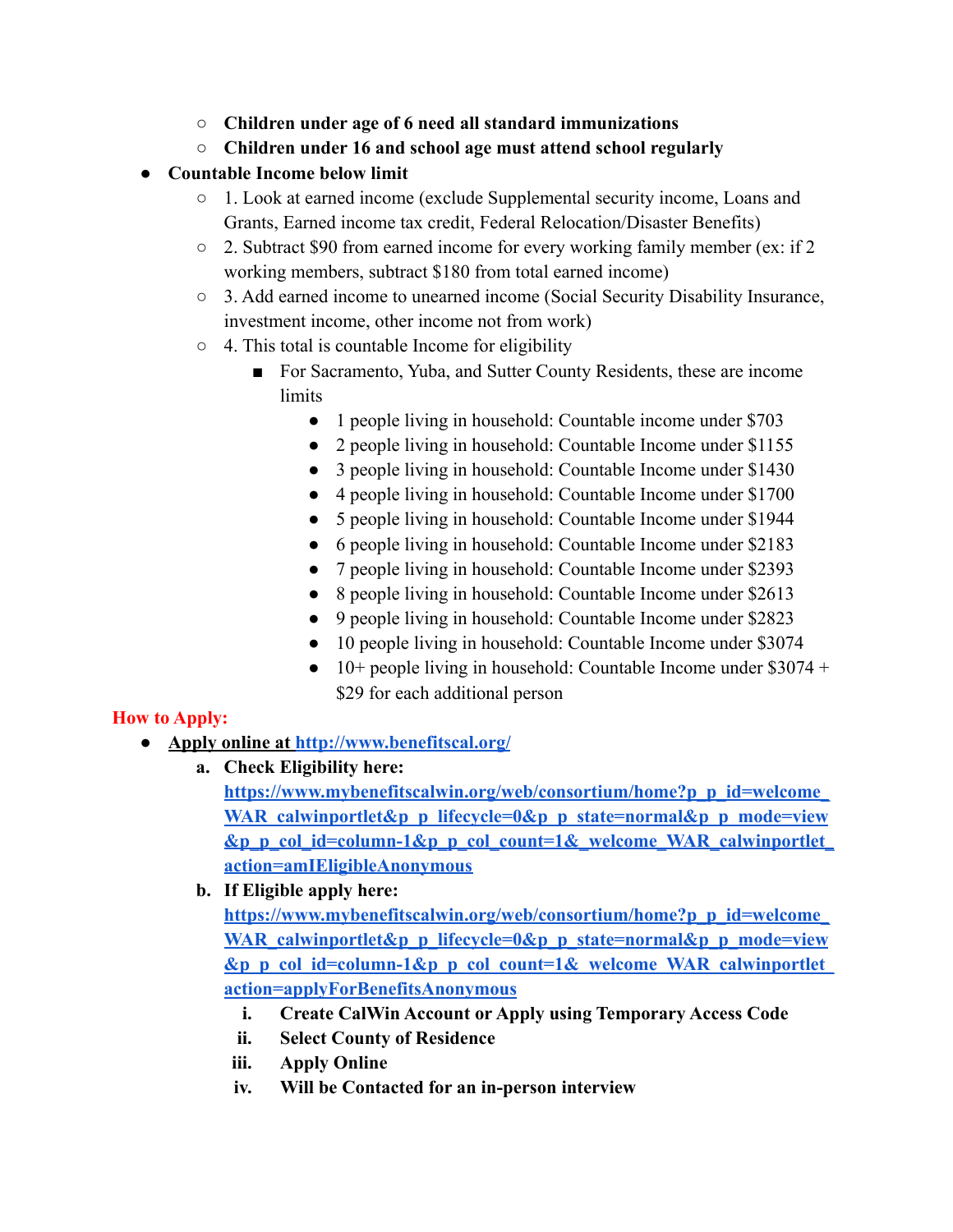- **● If Applying for General Assistance, County Medically Indigent Service Program, Homeless, or under 21 living with parent/guardian requesting Medi-Cal services; Apply in person at office**
	- **a. For Sacramento (M-F 8 am 4 pm)**
		- i. Downtown 1725 28th Street, Sacramento, CA 95816
		- ii. Galt 210 North Lincoln Way, Galt, CA 95632
		- iii. South Area 2450 Florin Road, Sacramento, CA 95822
		- iv. Rancho Cordova 10013 Folsom Blvd., Suite 1, Sacramento, CA 95827
		- v. Research Drive 3960 Research Drive, Sacramento, CA 95838
		- vi. North Highlands 5747 Watt Avenue, North Highlands, CA 95660
		- vii. Fulton Avenue 2700 Fulton Avenue, Sacramento, CA 95821

## **Required Documents: (Only if stated within application for proof later)**

- **● Proof of Income (Copy of Pay Stub/Income Document)**
- **● Housing/Utility Costs**
- **● Proof of Birth/Citizenship**
- **● Proof of Immigration status**
- **● Proof Property/Resources**
- **● Proof of Expenses**
- **● Identification**
- **● Relationship Documents (Marriage, children [birth certificate], Court papers)**
- **● Proof of Residence**
- **● Medical Expenses**
- **● Medical Verification**
- **● Immunization records (Children under 6)**

# **General Assistance (Cash aid loan)**

## **Eligibility:**

- **● Need to Cover unexpected expense or emergency**
- **● Varies but needs to be approved by a Bank/ Credit Company**
- **● Online lenders are quicker but may be less reputable**

# **How to Apply:**

- **● Multiple ways to apply for a Loan**
	- **○ Apply in person at a bank, likely will need to give proof of income and credit will be run (more paperwork involved)**
	- **○ Apply Online at online lenders**

## **Required Documents:**

- **● Proof of Residence**
- **● Proof of Income**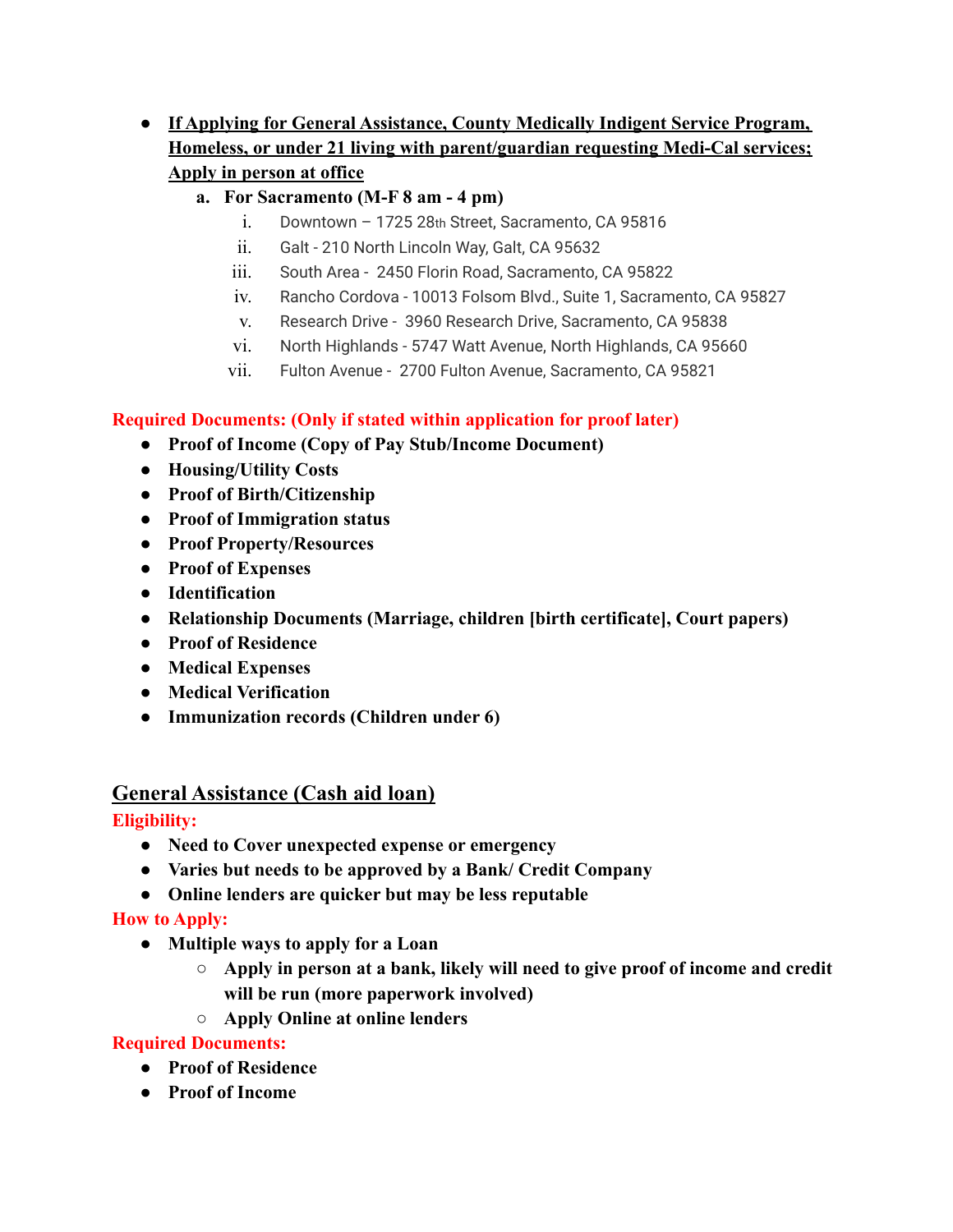- **● Monthly Expenses**
- **● Purpose for loan**
- **● Identification**
- **● Credit may be checked**

# **Cash Assistance Program for Immigrants (CAPI) Eligibility:**

## **● Must Meet all Conditions:**

- Are a non-citizen and meet the immigration status criteria in effect for SSI/SSP as of 8/21/96.
- Are 65 or over, blind or disabled.
- Are ineligible for SSI/SSP solely due to their immigration status. (This means they must either apply for SSI/SSP and have a notice of denial based on their immigration status alone, or submit other proof of ineligibility from the Social Security Administration.)
- Must reside in California.
- Their income must be less than the CAPI standards.
- Their resources must be below the allowable limits of \$2,000 for an individual or \$3,000 for a couple.
- They must successfully complete the application process.

# **How to Apply:**

- **● Apply in Person at County Social Services Agency:**
	- **○ For Sacramento (M-F 8 am 4 pm)**
		- Downtown 1725 28th Street, Sacramento, CA 95816
		- Galt 210 North Lincoln Way, Galt, CA 95632
		- South Area 2450 Florin Road, Sacramento, CA 95822
		- Rancho Cordova 10013 Folsom Blvd., Suite 1, Sacramento, CA 95827
		- Research Drive 3960 Research Drive, Sacramento, CA 95838
		- North Highlands 5747 Watt Avenue, North Highlands, CA 95660
		- Fulton Avenue 2700 Fulton Avenue, Sacramento, CA 95821
	- **○ For Yuba County (M-F 8 am 5 pm)**
		- 5730 Packard Ave, Marysville, CA 95901
	- **○ For Sutter County**